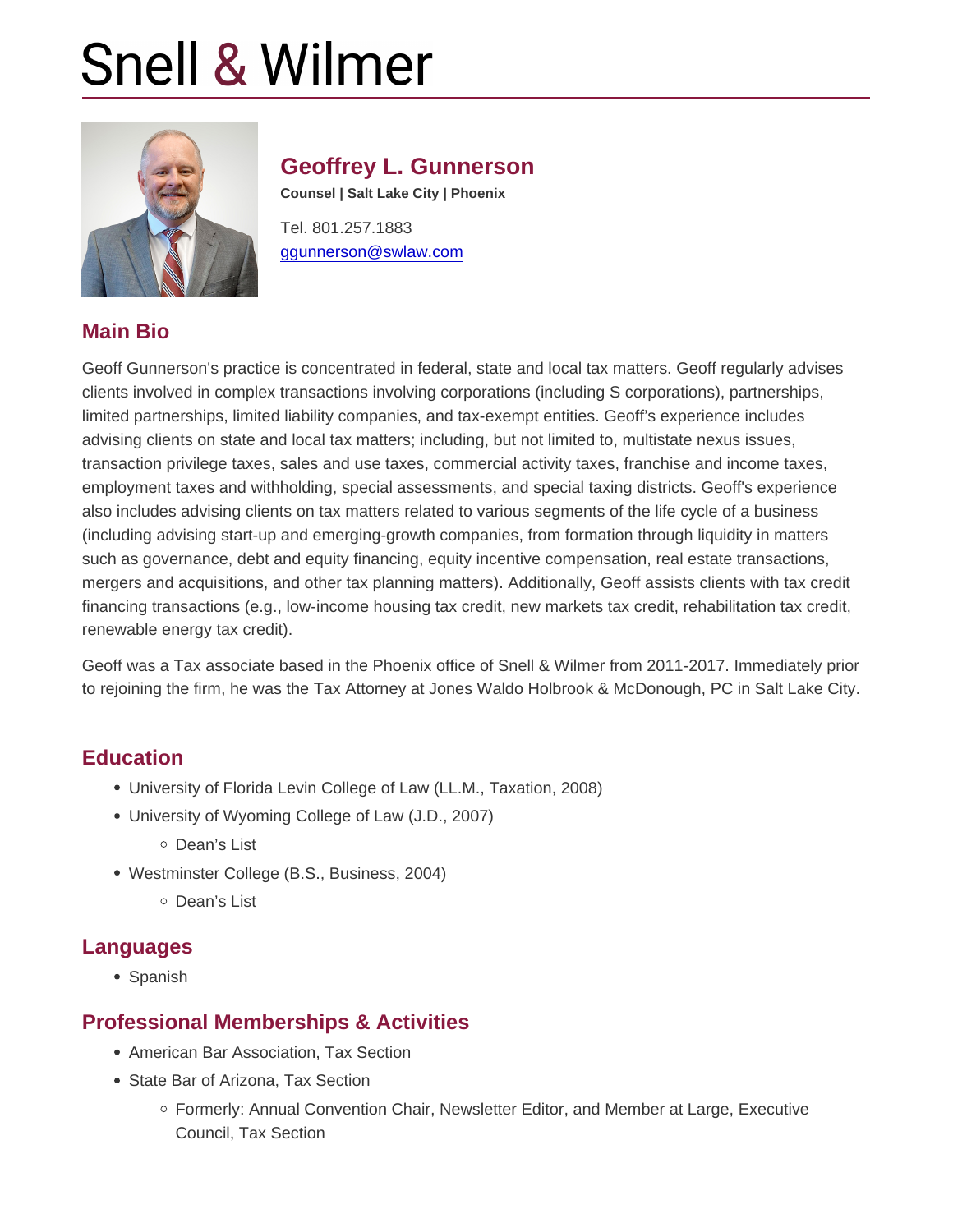• State Bar of Utah, Tax Section

### Representative Presentations & Publications

- "Accessing Tax Credits for Employers under the FFCRA and the CARES Act," Author, Jones Waldo Legal Alert (April 2020)
- "Retirement Plan Distributions and Loan in the Coronavirus Aid, Relief, and Economic Security Act (CARES Act)," Author, Jones Waldo Legal Alert (April 2020)
- "Unrelated Business Income," Presenter, ASU Lodestar Center for Philanthropy & Nonprofit Innovation (January 2015)
- ["Employer Identification Numbers: Updating Responsible Party Information](http://info.swlaw.com/reaction/2014/2014_Alerts_HTML/2014_02_18_ALERT_EmployerIdentificationNumbers/ALERT_EmployerIdentificationNumbers_WEB.html)," Co-Author, Snell & Wilmer Legal Alert (February 18, 2014)
- "When is a Limited Partner a Limited Partner?" Co- Author, Journal of Real Estate Taxation (First Quarter 2013)
- ["The IRS Modifies the Voluntary Classification Settlement Program,](http://info.swlaw.com/reaction/2013/Alerts_2013_HTML/ALERT_TheIRSModifiestheVoluntaryClassificationSettlementProgram_Jan2013/ALERT_TheIRSModifiestheVoluntaryClassificationSettlementProgram_Jan2013_WEB.html)" Co-Author, Snell & Wilmer Legal Alert (January 9, 2013)
- ["Tax-Exempt Hospitals to Undergo Community Benefit Review,](http://info.swlaw.com/reaction/2012/Alerts_2012_HTML/ALERT_Tax-Exempt Hospitals_Nov2012/ALERT_Tax-Exempt Hospitals_Nov2012_WEB.html)" Co-Author, Snell & Wilmer Legal Alert (November 6, 2012), republished by [JDSupra](http://www.jdsupra.com/legalnews/tax-exempt-hospitals-to-undergo-communit-22704/)
- "Information and Practical Advice Regarding Current IRS Programs, Voluntary Classification Settlement Program," Presenter, State Bar of Arizona, Tax Section (August 2012)
- ["Reducing Federal Employment Tax on Worker Misclassifications: The IRS's 'Voluntary Classification](http://www.azbar.org/media/513063/taxlawnews_spring_2012.pdf) [Settlement Program,'](http://www.azbar.org/media/513063/taxlawnews_spring_2012.pdf)" Author, Tax News, a publication of the Tax Section of the State Bar of Arizona (April 2012)
- ["IRS Announces the 'Voluntary Classification Settlement Program' to Reduce Federal Employment](http://info.swlaw.com/reaction/2011/ALERT_WorkerClassification_Oct2011_HTML/ALERT_WorkerClassification_Oct2011_WEB.HTM) [Tax on Worker Misclassification](http://info.swlaw.com/reaction/2011/ALERT_WorkerClassification_Oct2011_HTML/ALERT_WorkerClassification_Oct2011_WEB.HTM)," Co-Author, Snell & Wilmer Legal Alert (October 4, 2011)
- ["Tax Amnesty—States' Empty Coffers Spell Opportunity](http://info.swlaw.com/reaction/2011/ALERT_TaxAmnestyStatesEmptyCoffer_September2011_HTML/ALERT_TaxAmnestyStatesEmptyCoffer_September2011_WEB.HTM)," Co-Author, Snell & Wilmer Legal Alert (September 2, 2011)

# Community Involvement

- Boy Scouts of America, Scoutmaster and Eagle Scout
- VITA (Volunteer Income Tax Assistance), Volunteer

### Previous Professional Experience

- Jones Waldo Holbrook & McDonough, P.C., Attorney (2019-2022)
- Burbidge & White L.L.C., Attorney (2017-2019)
- Snell & Wilmer, Associate (2011-2017)
- United States Tax Court, Attorney-Advisor to Hon. Robert P. Ruwe (2008-2011)
- Fidelity Investments, Senior Retirement Specialist (2000-2004)

### Bar Admissions

- Utah
- Arizona

# Court Admissions